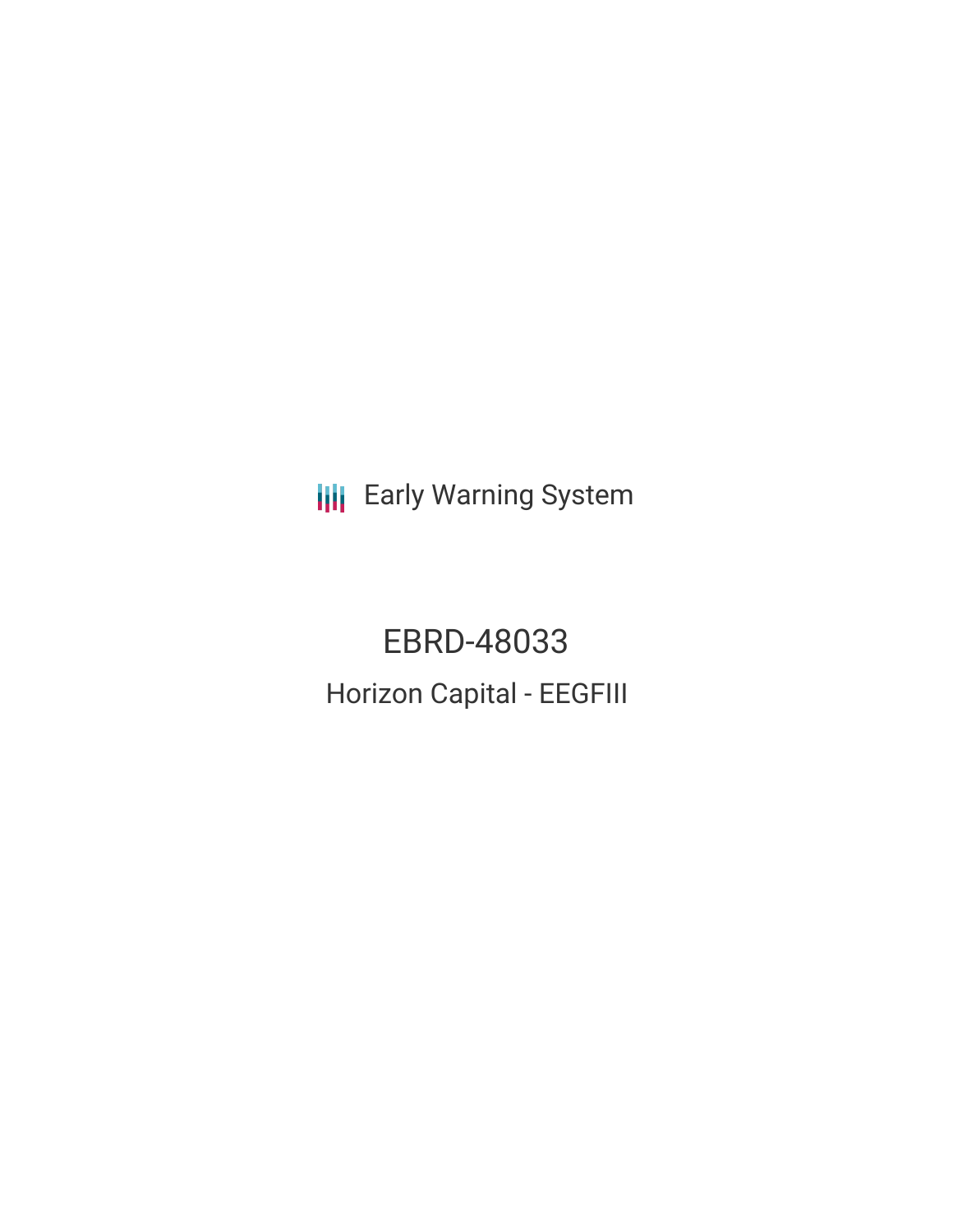

## **Quick Facts**

| <b>Countries</b>               | Moldova, Ukraine                                        |
|--------------------------------|---------------------------------------------------------|
| <b>Financial Institutions</b>  | European Bank for Reconstruction and Development (EBRD) |
| <b>Status</b>                  | Proposed                                                |
| <b>Bank Risk Rating</b>        | FI                                                      |
| <b>Voting Date</b>             | 2017-05-04                                              |
| <b>Borrower</b>                | <b>HORIZON CAPITAL</b>                                  |
| <b>Sectors</b>                 | Finance                                                 |
| <b>Investment Type(s)</b>      | Equity                                                  |
| <b>Investment Amount (USD)</b> | \$30.00 million                                         |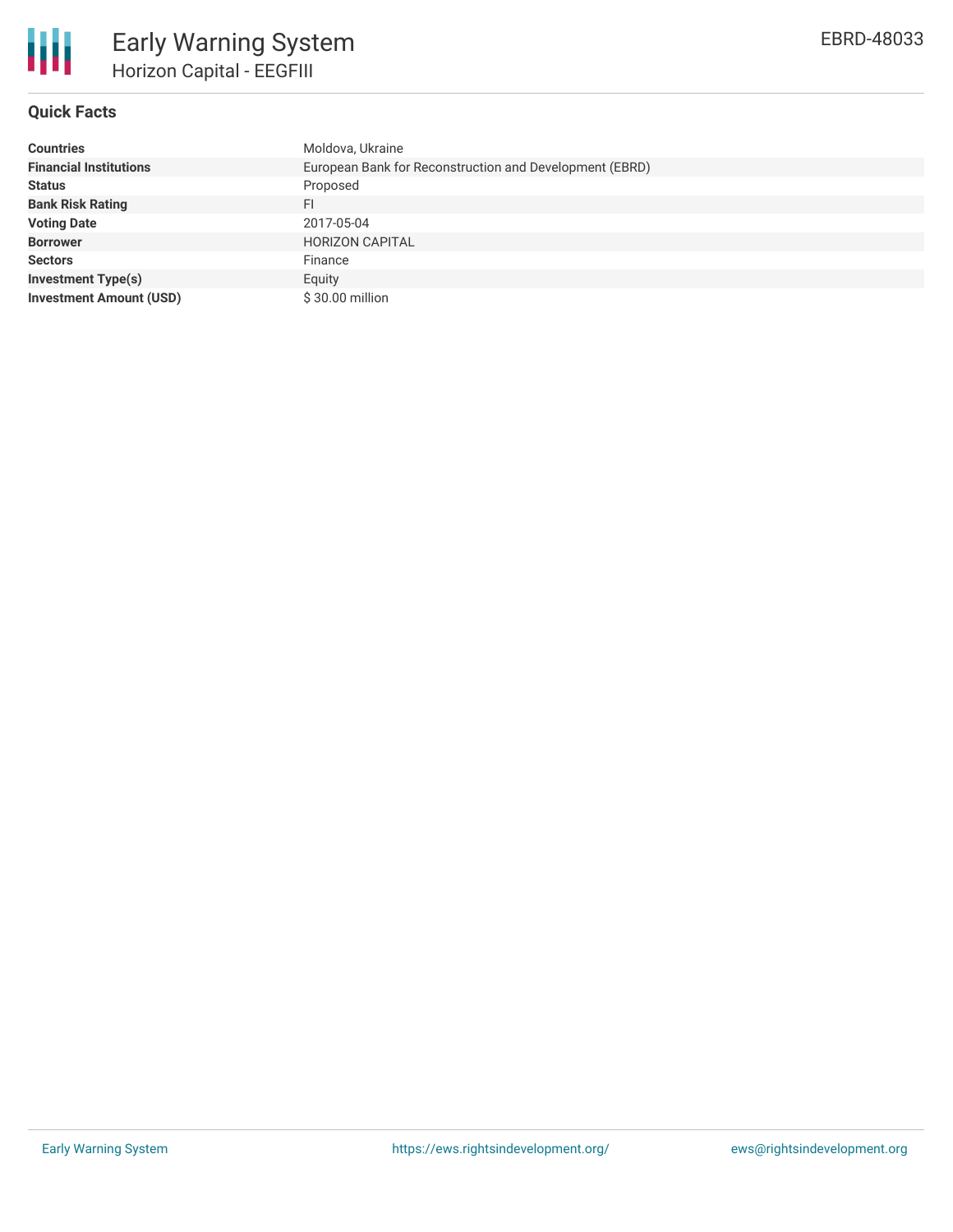

## **Project Description**

This project involves an equity investment of up to US\$ 30 million in Emerging Europe Growth Fund III (the "Fund"). The Fund has a target size of US\$ 150 million and is a follow-on fund to Emerging Europe Growth Fund I and II.

According to bank documents, the Fund will seek to generate long-term capital appreciation through equity and quasi-equity investments in growth-oriented small and medium-sized enterprises and mid-market companies primarily in Ukraine and Moldova.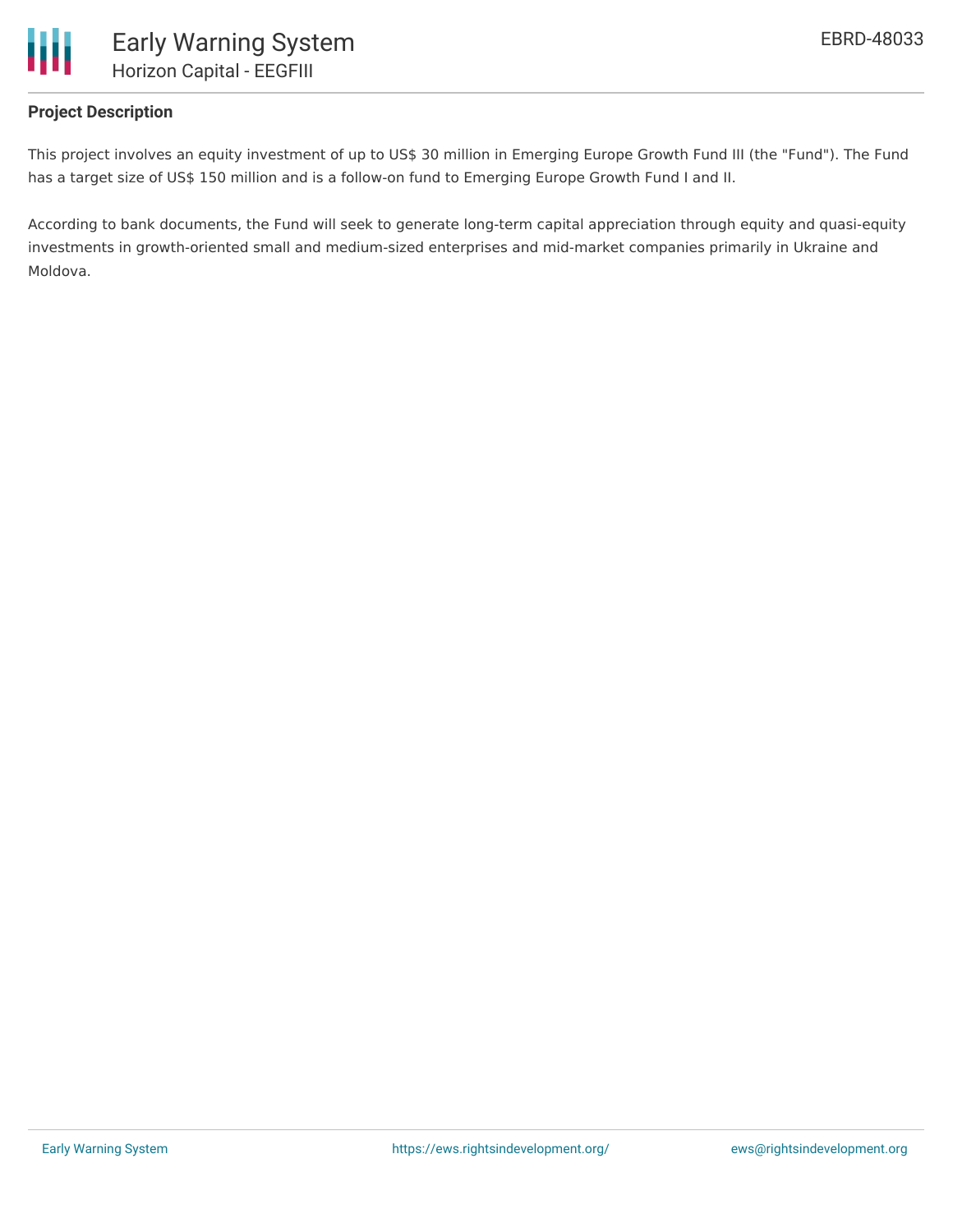

## **Investment Description**

European Bank for Reconstruction and Development (EBRD)

The Fund will be managed by Horizon Capital Associates III LLC.